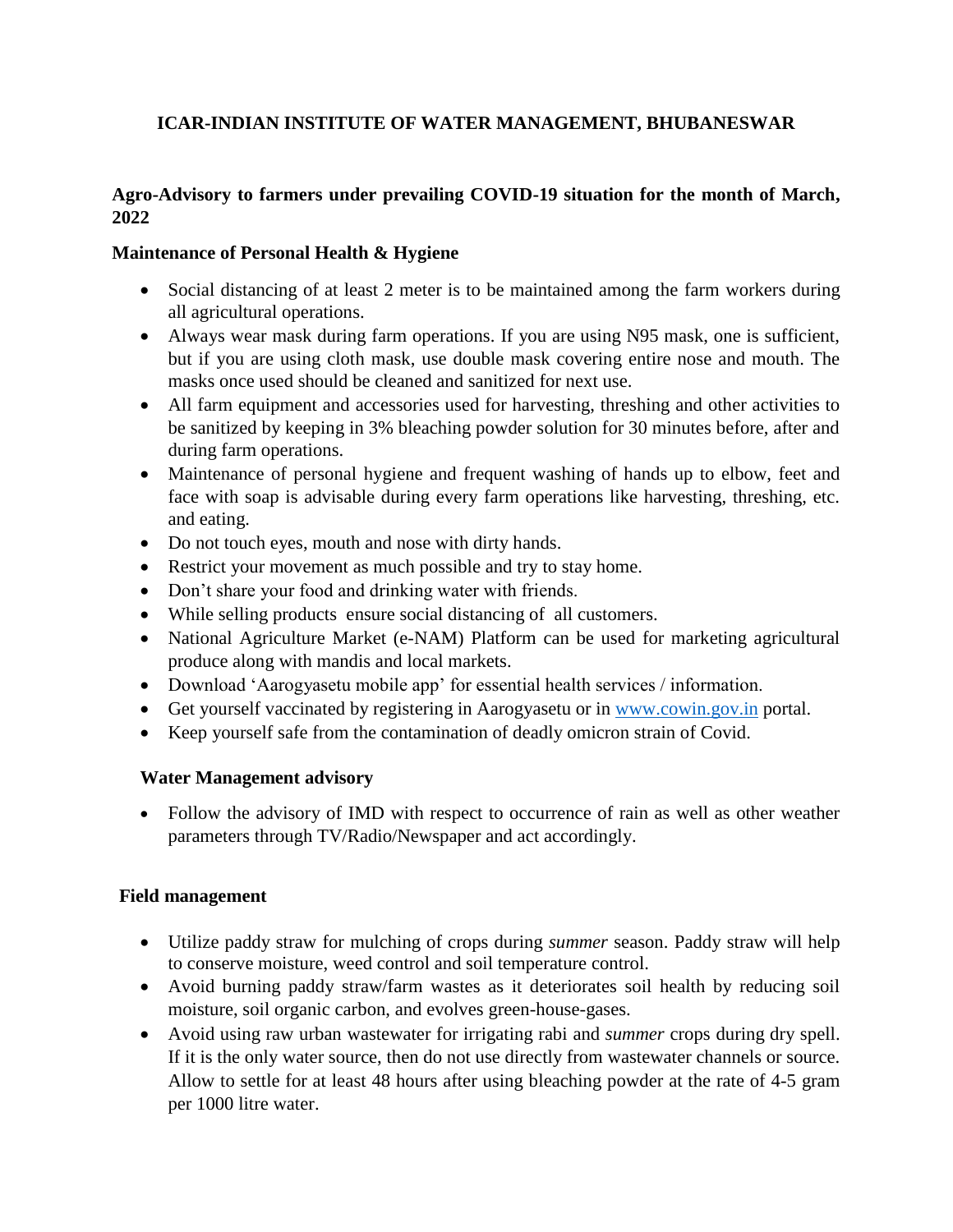Collect farm wastes and paddy straw and leftover fodder after feeding animals for composting/vermicomposting.

## **Crop management**

### **Boro rice/Dalua rice**

- For the late transplanted crop, maintain saturated soil condition before herbicide application
- For the early transplanted crop, top-dress urea at 80 kg/ha at 3 week stage with standing water level of about 1 cm. Immediately after top-dressing, operate conoweeder so that fertilizer as well as young weed seedlings are incorporated well into the soil. Allow ponded water level of 3 to 5 cm at 2 to 3 days after fertilizer application.
- For wet direct seededrice, top-dress urea at 50 kg/ha at 3 week stage. Weeder should be operated immediately after urea application for incorporation of fertilizers.Allow ponded water level of 2 to 3 cm after 2 days of fertilizer application.

### **Water management in non paddy crops**

### **Greengram and blackgram**

 After threshing, the seeds of blackgram and green gram should be sundried well before storage in the bins.

## **Sunflower**

 In sunflower crop, irrigation must be given during flowering and grain filling stage of the crop

### **Wheat**

In wheat, irrigation must be given at flowering and milk stage of the crop.

### **Maize / Sweet Corn**

• In maize/ sweet corn crop, tasselling to silking stage should not be kept water stressed.

### **Horticultural crop management**

- For control of Blossom blight diseases of mango spray mixed composition of Carbendazim  $12 +$  mancozeb 63 WP @ 2 g per litre of water on appearance of first symptoms.
- Farmers are advised to apply planofix 2ml/4lit of water at pea stage in mango crop to avoid the flower and fruit dropping at the beginning.